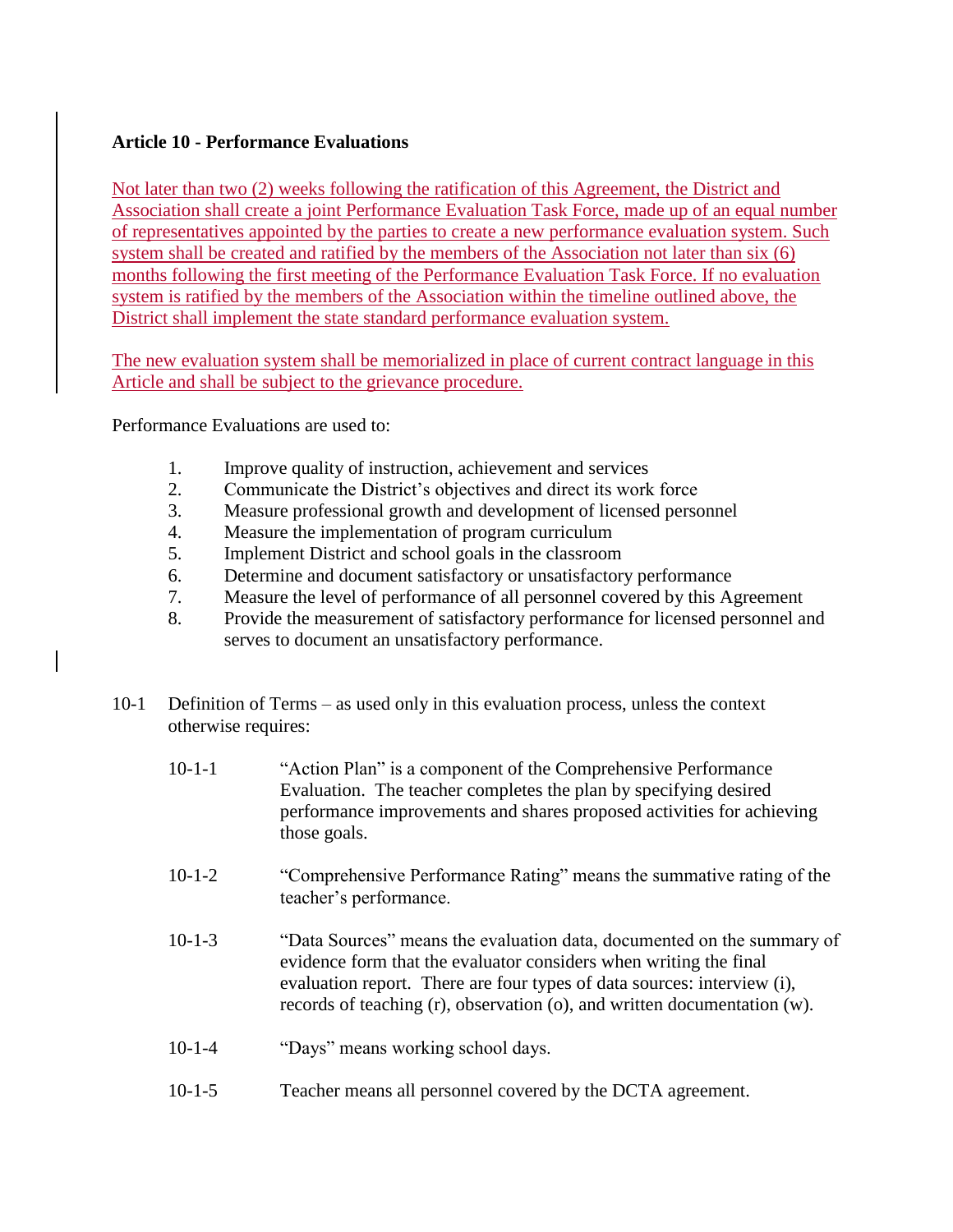| $10-1-6$ | "Evaluator" means school principal or administrative supervisor who is    |
|----------|---------------------------------------------------------------------------|
|          | responsible for the evaluation. Principals are responsible for all        |
|          | evaluations in their building, but may designate other qualified          |
|          | administrators to assume evaluation responsibilities. Student Services    |
|          | Managers are responsible for evaluations of their personnel as determined |
|          | by the District.                                                          |

- 10-1-7 "Evaluation Data Review Conference" means a meeting between the teacher and the evaluator to discuss records of teaching or service and other data sources, Article 10-6-6.
- 10-1-8 "Notification" means the evaluator informs the teacher of being on evaluation that year, Article 10-6-1.
- 10-1-9 "Observation" is a work setting observation of a teacher's performance, Article 10-5-3.
- 10-1-10 "Orientation or pre-evaluation conference" means an individual or group meeting to explain the evaluation process to the teacher(s), Article 10-6-2.
- 10-1-11 "Peer Assistant" is a teacher selected from a pool of qualified teachers who are trained to assist a teacher during a remediation plan, Article 10-7- 2-1.
- 10-1-12 "Consultant" is a peer teacher (non-probationary), specialist, or supervisor who collaborates during the evaluation process to create a record of teaching or service, Article 10-5-2-1. Data gathered by consultant for the record of teaching or service shall not be or become part of the evaluation. Only what is submitted in the Consultation Request Documentation form will become a part of the evaluation.
- 10-1-13 "Consultation" is a record of teaching or service that is a teacher's written reflections on the feedback provided by the consultant after an interview or observation, Article 10-5-2-1.
- 10-1-14 "Performance Criteria" are benchmarks on which performance standards are evaluated.
- 10-1-15 "Performance Indicators" are descriptions of performance for a criterion.
- 10-1-16 "Performance Standards" are those major concepts that define the areas to be evaluated.
- 10-1-17 "Pre-observation conference" means a conference between the teacher and evaluator held prior to a formal observation, Article 10-6-3.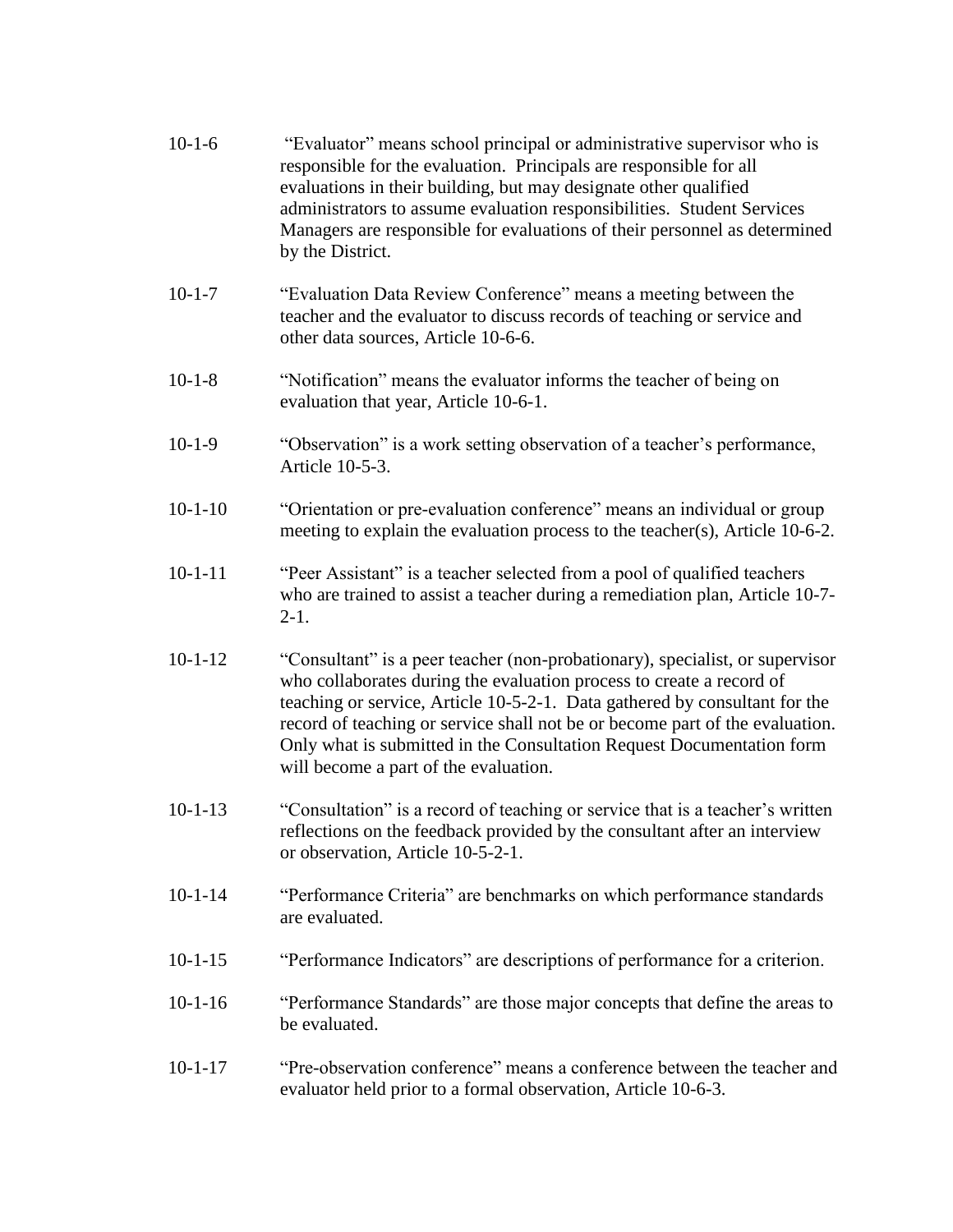- 10-1-18 "Post-evaluation conference" means a conference between the teacher and evaluator in which the final documented evaluation is discussed and presented to the teacher for signature. This may be combined with a postobservation conference.
- 10-1-19 "Post-observation conference" means the conference required between the teacher and evaluator following each formal observation to discuss what was observed and to make recommendations for improved performance, if appropriate. Article 10-6-5.
- 10-1-20 "Professional Development Plan" means a year-long plan for continued and sustained growth of a teacher who has successfully completed a remediation plan.
- 10-1-21 "Records of Teaching or Service" are data sources provided by the teacher to the evaluator. Article 10-5-2.
- 10-1-22 "Remediation Plan" is a plan jointly developed by the teacher and evaluator to correct deficiencies when the comprehensive performance evaluation is unsatisfactory, Article 10-7.
- 10-1-23 "Rubric" defines levels of performance for each standard and provides a tool for assessing the quality of performance. There are four levels that define the level of performance on the performance standards: "Exceeding," "Meeting," "Developing," "Not meeting"
- 10-1-24 "Satisfactory Performance" means that a teacher has received a satisfactory comprehensive performance rating. Article 10-6-7.
- 10-1-25 "Summary of Evidence" means the documentation by the evaluator of each data source used in the evaluation.
- 10-1-26 "Unsatisfactory performance" means that a teacher has received an unsatisfactory comprehensive performance rating. Upon receiving an Unsatisfactory performance rating a teacher is on a remediation plan. Article 10-6-7.
- 10-1-27 "Year" means the school year.
- 10-2 Types of Evaluations. The school district has 3 (three) types of evaluation:
	- 10-2-1 Probationary Evaluation. Probationary evaluations are conducted on an annual basis during the teacher's probationary employment. Probationary teachers are those contract teachers who hold a valid Colorado teacher license and are in the first three years of teaching or service with the district. Teachers with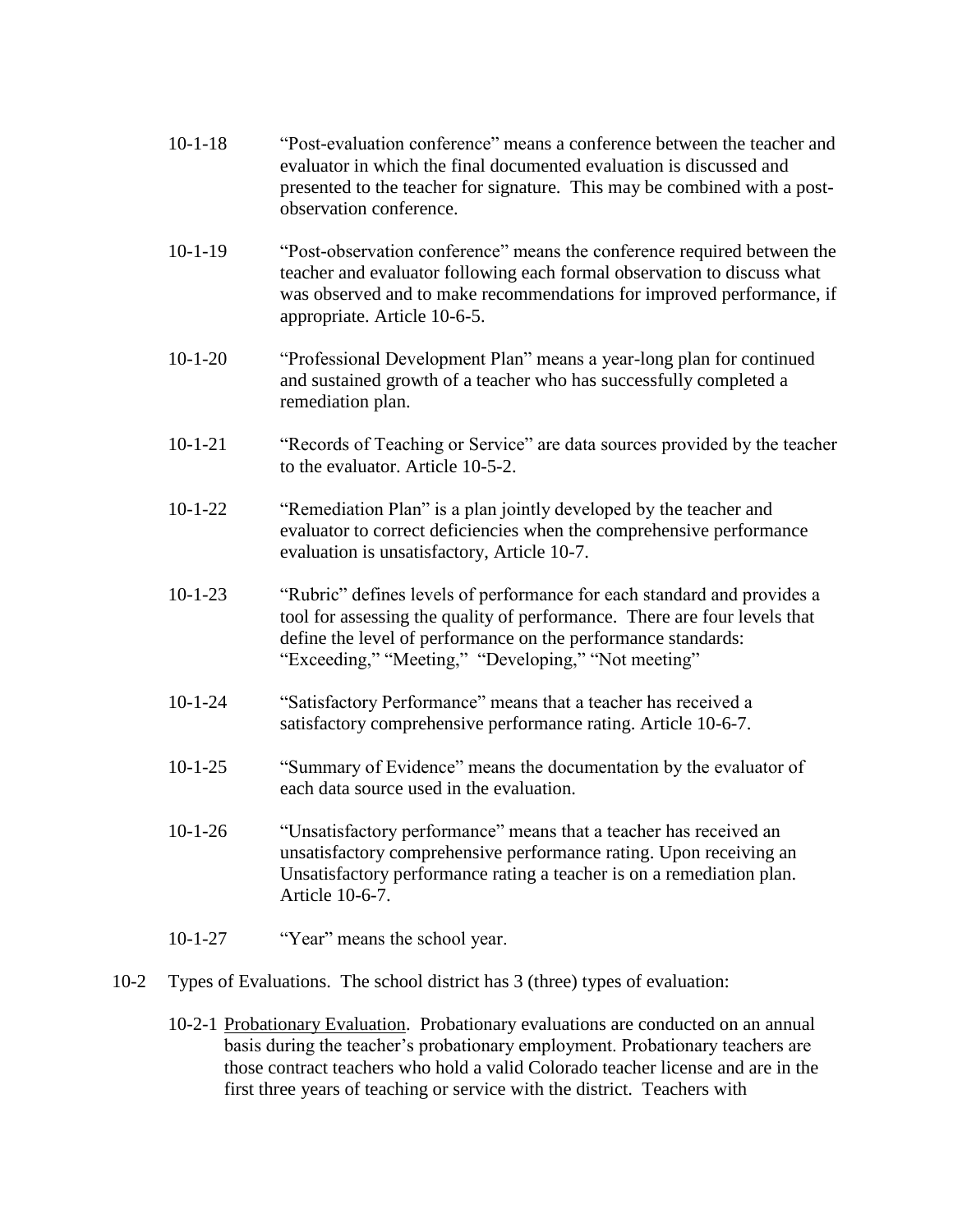authorizations or emergency licenses shall follow the probationary evaluation process and shall not be considered probationary until such time as they hold a Colorado professional teaching license. Probationary teachers receive a minimum of two documented observations. At least one of the observations is formal.

- 10-2-2 Non-Probationary Evaluation. Non-probationary evaluations are conducted once every three years for teachers who have successfully completed their probationary period. Non-probationary teachers receive a minimum of one documented observation. At least one of the observations is formal.
- 10-2-3 Special Evaluation. Special evaluations are conducted when a supervisor determines that a teacher requires assistance in a non-evaluation year. Managers can recommend to an evaluator that a Student Services Professional be put on special evaluation.
- 10-3 Timeline for conducting professional evaluation. Probationary teachers are evaluated yearly while designated as probationary and in the first year of non-probationary status. Thereafter, evaluations are to be conducted every three years. The exception to this is special evaluation, see article 10-8.
	- 10-3-1 Compensation as it relates to evaluation, Article 31-11 and ProComp Agreement, Articles 7.4.3 and 7.4.4
- 10-4 Evaluators. The school principal is responsible for all evaluations in the school building and to use of the appropriate standards/criteria/rubric and form. When a teacher is assigned to more than one building, the home school principal must coordinate the evaluation with the appropriate principals or qualified managers. As necessary, the principal will identify a designated evaluator for each teacher, as well as other administrators who may be asked to conduct classroom observations. Designated evaluators work at the direction of the principal and they are responsible to the principal. Student Services Personnel are responsible for evaluations of their personnel as determined by the district, using the appropriate evaluation tool.
	- 10-4-1 To the extent required by state law, evaluators must hold a state principal/administrator license, be trained in evaluation skills that will enable him or her to make a fair, professional, and credible evaluation of the personnel whom he or she is responsible for evaluating.
- 10-5 Types of Data Sources
	- 10-5-1 Documentation. Collection of data through a variety of sources is an important part of the evaluation process. The data below can be used for evaluation if it is stated in writing and shared with the teacher during the process. All data used for the evaluation is to be listed on Summary of Evidence Journal and should include the type of data, date, time, place/class, subject and performance standard. The evaluator may conduct as many data collection activities as are necessary to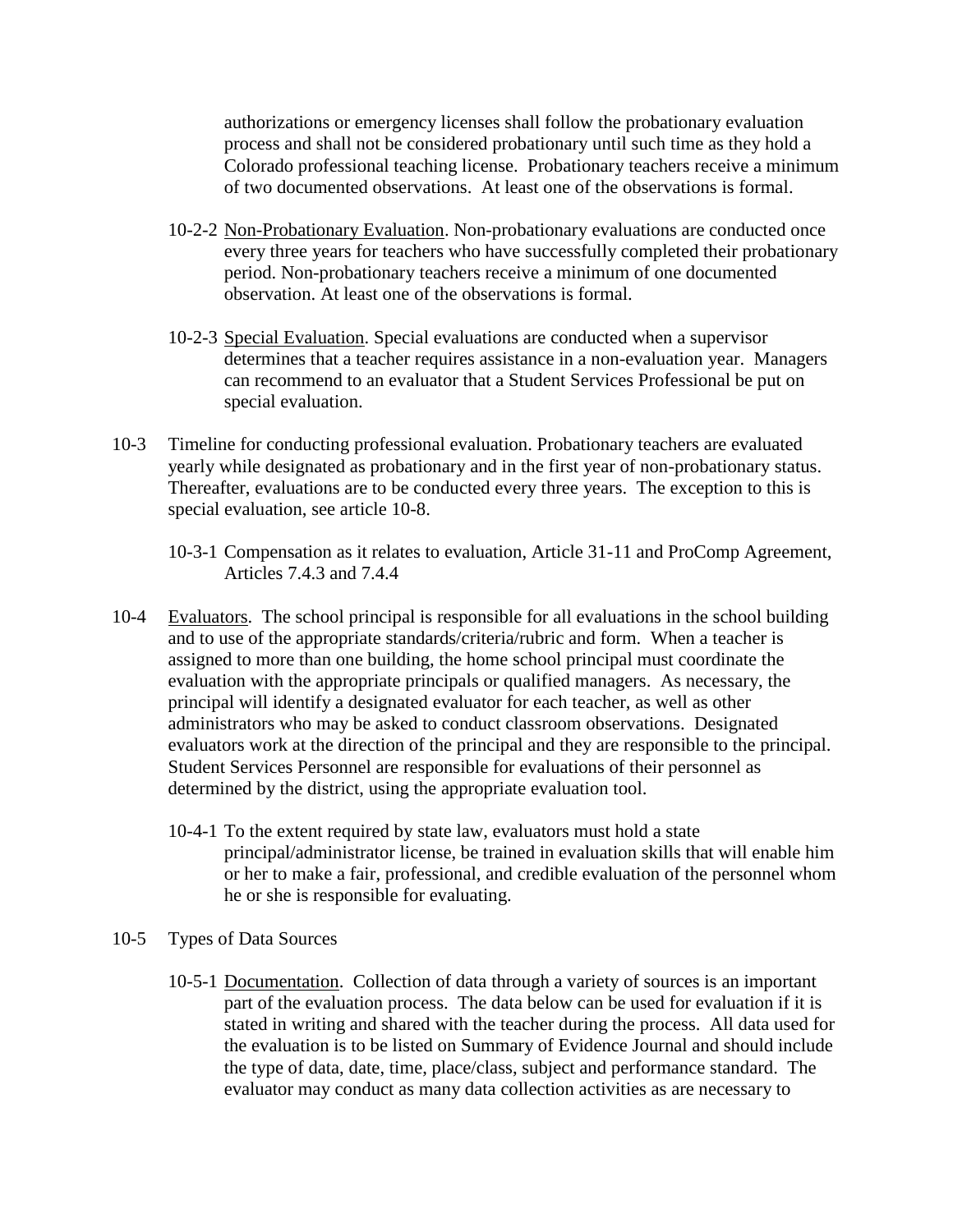ensure appropriate instructional supervision. The legal rights of the teacher shall be preserved. The evaluation and all documentation used in the evaluation shall be confidential and available only to the teacher, evaluator, and other persons identified by statute. No evaluation information shall be gathered by electronic devices without the consent of the teacher. No informality in any evaluation or in the manner of making or documenting any evaluation shall invalidate such evaluation.

There are four categories, or "types" of data: Interview (I), Records of Teaching or Service (R), Observation (O), and Written Communication (W).

- 10-5-2 Records of Teaching or Service (R). Five records of teaching or service are submitted by the teacher and discussed at the Evaluation Data Review conference. For each of the five performance standards a Record of Teaching coversheet is to be attached to a record and a brief description of the record is given in the teacher's own words. A single Record of Teaching may document performance for no more than two of the performance standards.
	- 10-5-2-1 Consultation may be used as a record of teaching/service.
	- 10-5-2-2 Student Growth Objectives. The evaluator shall not use the outcome of a teacher's student growth objectives as a data source.
- 10-5-3 Observations (O). Observations of the teacher shall be conducted openly and with full knowledge of the teacher. Documentation of an observation shall include date, time, and notes made during the observation and shall be shared with the teacher. The district has two types of observations:
	- 10-5-3-1 A formal observation is scheduled in advance, is recommended to be at least twenty (20) minutes in length and includes a preobservation conference and a post-observation conference. One formal observation is required for a teacher on evaluation.
	- 10-5-3-2 Informal observation does not include the requirements of the formal observation and may occur at any time.
	- 10-5-3-3 Observation Guidelines
		- a. An evaluator may choose to conduct more observations to gather sufficient data for final evaluation for any teacher.
		- b. Informal observations are conducted yearly in nonevaluation years for non-probationary teachers by state statute.
		- c. When a teacher is on an evaluation, the evaluator documents the dates of all observations on the Summary of Evidence Journal.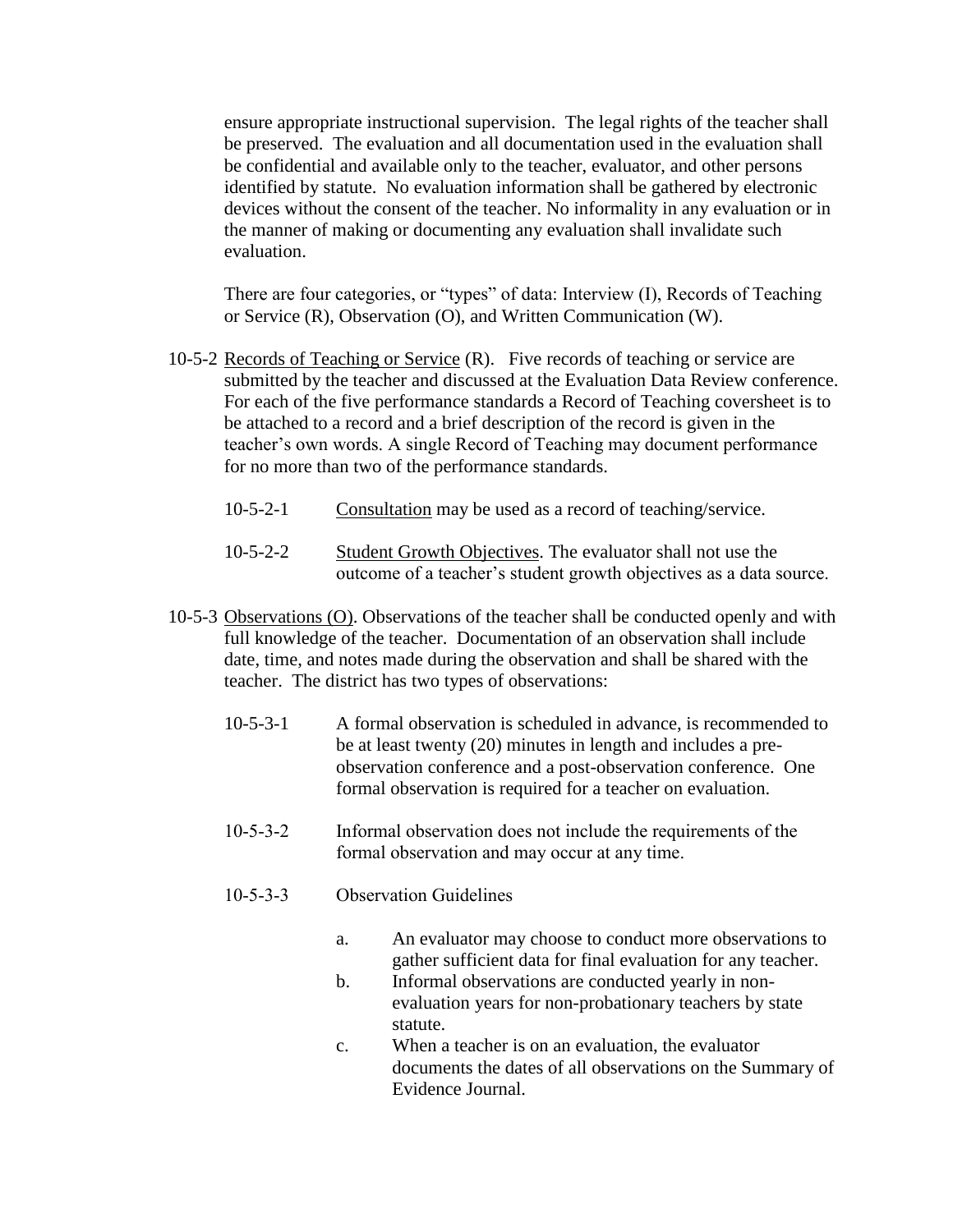- d. Probationary teachers must have two observations annually by state statute and one of these may be informal.
- e. Learning Walks are not a type of observation to be used for teacher evaluations.
- 10-5-4 Interview data (I) are notes from a formal evaluation meeting or conference between the teacher and evaluator that could be used as a data source.
- 10-5-5 Written Communication (W) is data submitted and signed. Examples of this type of data could be letters from parents, a completed professional evaluation organizer form from teacher, or a letter of distinction. The evaluation of a teacher may also include any peer, parent, or student input obtained from standardized surveys.
- 10-6 Sequence of the evaluation.
	- 10-6-1 Notification. A teacher shall be informed that he/she is on evaluation.
	- 10-6-2 Orientation. A teacher shall be informed in advance about the purpose and nature of the evaluation process, the elements of the evaluation, the procedure for conducting the evaluation and the responsibilities of the individuals involved. An individual or group meeting should be devoted to explaining the evaluation process. A teacher who is not assigned to a home school will attend a departmental meeting devoted to explaining the evaluation process. This meeting should be held within the first 60 days of the teachers' school year. The evaluator will review the evaluation process, with the teacher(s) and will provide a copy of the Comprehensive Professional Evaluation form and the standards, criteria and the rubrics to be used. If teachers are hired after the evaluation orientation, the evaluator shall provide them with a similar introduction regarding the process. The evaluator will document the date of the orientation meeting on the Summary of Evidence portion of the Comprehensive Professional Evaluation form.
	- 10-6-3 Pre-Observation Conference is the conference between the teacher and the evaluator or designee held prior to a formal observation. If the teacher or evaluator would like consultation as a record of teaching/service, it should be agreed upon at this meeting. The teacher and evaluator will discuss which performance standards and criteria will be evident during the lesson(s) or activities to be observed. The date of the pre-observation conference is to be documented on the Summary of Evidence portion of the Comprehensive Professional Evaluation form.
	- 10-6-4 Observations: Refer to 10-5-3 for observation guidelines and definitions. All observations shall be documented on the Summary of Evidence Journal.
	- 10-6-5 Post-Observation Conference is a meeting where the teacher and evaluator review and discuss the evaluator's observation data. The evaluator's notes are shared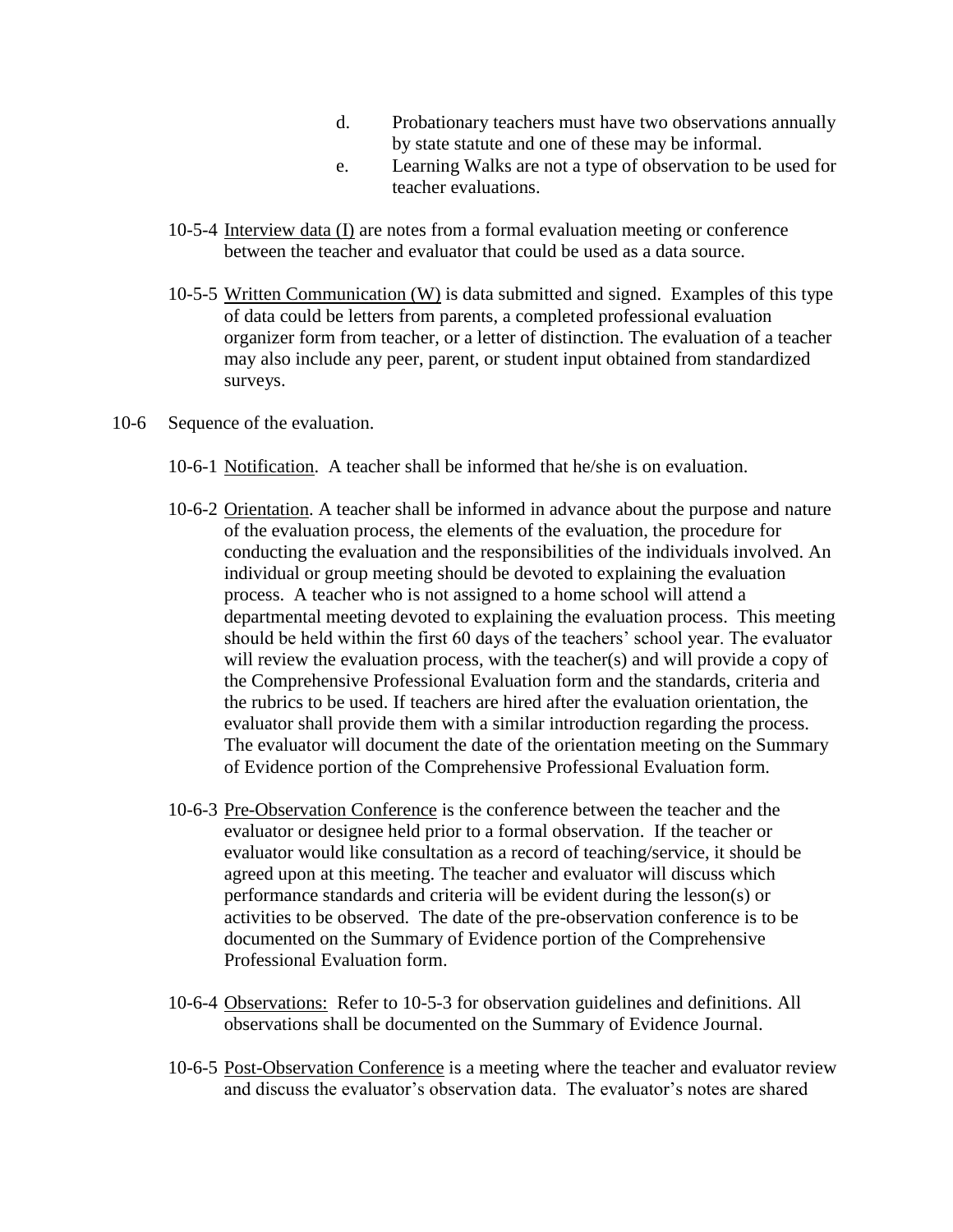with the teacher, who may request copies of these notes. The evaluator may make suggestions for growth and may choose to make more observations, although a second observation is only required for probationary teachers. The date of the post-observation conference is to be documented on the Summary of Evidence Journal.

- 10-6-6 Evaluation Data Review Conference is the conference, prior to the completion of the evaluation, between the teacher and evaluator to discuss observation(s), records of teaching and other data sources.
	- 10-6-6-1 Outcomes of the Evaluation Data Review Conference. Possible outcomes:
		- a. The required documentation for the evaluation is gathered .If the teacher is non-probationary and the documentation has been gathered and entered on the Summary of Evidence Journal this conference may be combined with the Post Evaluation Conference.
		- b. There is a need for more data collection and the evaluation process continues. (Required for all probationary teachers.)
		- c. The documentation shows performance deficiencies leading to an unsatisfactory comprehensive performance rating. The evaluator informs the teacher of the possibility of a remediation plan to correct said deficiencies, Article 10-7.
- 10-6-7 Comprehensive Performance Rating. All evaluations shall be conducted in compliance with state statute, state regulations and this agreement. Evaluations shall be completed by the date set annually by the District. The Comprehensive Performance Rating occurs when the evaluator completes the Comprehensive Professional Evaluation form including documented data sources used to render summary ratings in each performance standard and hence a Comprehensive Performance Rating of "Satisfactory" or "Unsatisfactory." A teacher receives an "Unsatisfactory" comprehensive performance rating when one or more of the standards are rated "not meeting" or a total of five or more criteria (across all the standards) are rated "not meeting". All other combinations result in a teacher receiving a "Satisfactory" comprehensive performance rating. At this time, the evaluator completes and presents the following forms to the teacher.
	- 10-6-7-1 Summary of Evidence Journal The teacher and evaluator provide the data sources, including Records of Teaching or Service, documented by the evaluator on the Summary of Evidence Journal, contained in the Comprehensive Professional Evaluation form. At a minimum, each will provide data sources that address all 5 (five) standards. The teacher provides 5 (five) records of teaching, Article 10-5-2. The evaluator provides additional data sources that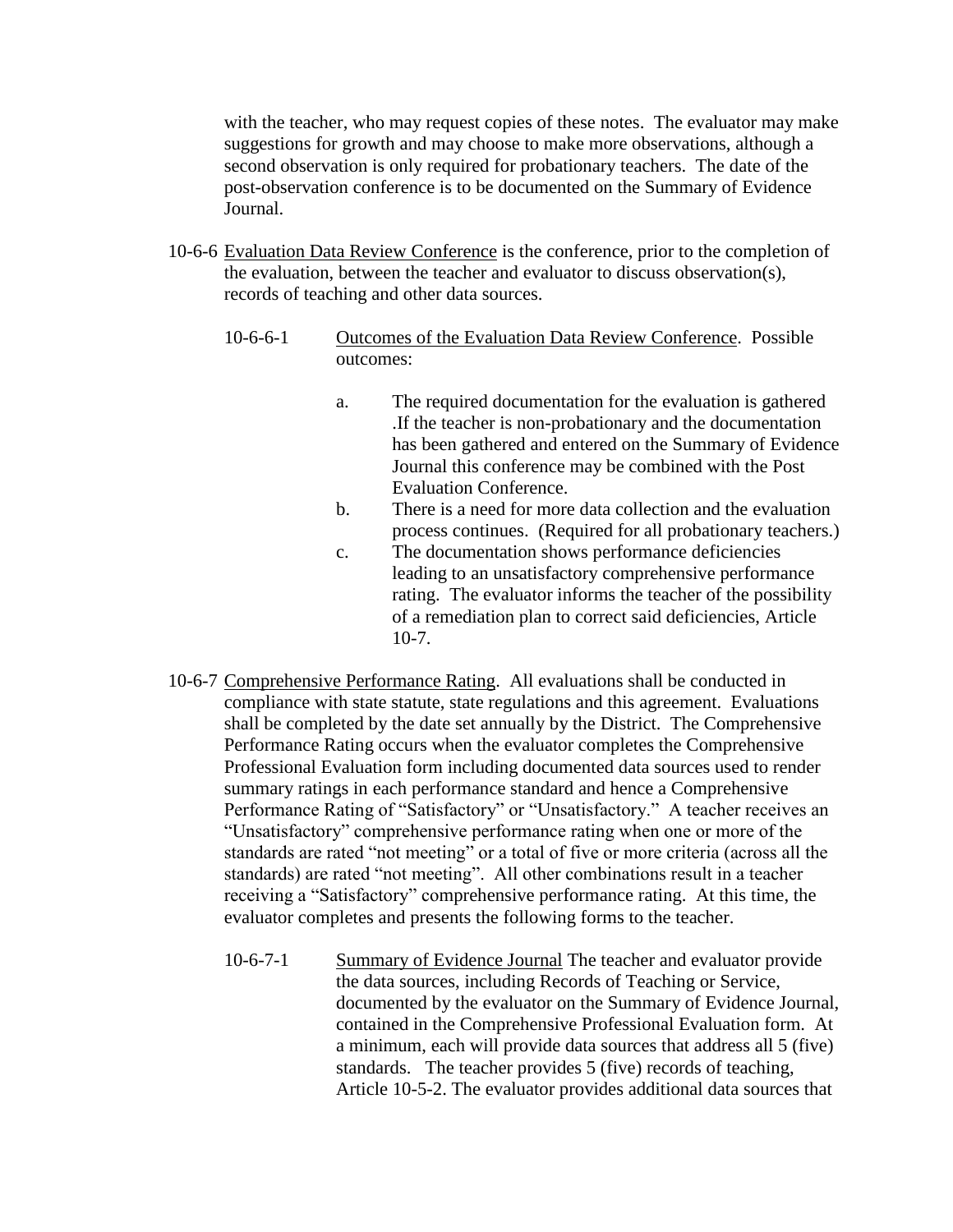address all 5 (five) standards. A single data source may be used to document the performance for more than one standard.

- 10-6-7-2 Comprehensive Professional Evaluation form is completed by the evaluator using the Standards/Criteria/Rubrics/Indicators document. The identification of strengths and weakness are required by state statute.
- 10-6-8 Completion of the Comprehensive Professional Evaluation. The evaluator provides the teacher a minimum of 24 hours to review the Comprehensive Professional Evaluation form before the meeting to complete the evaluation takes place.
	- 10-6-8-1 The teacher must provide
		- a. Strengths and areas for improvement.
		- b. An Action Plan developed by the teacher that includes the learning opportunities that the teacher will undertake following his/her professional evaluation.
	- 10-6-8-2 The evaluator will complete the Summary of Evidence Journal, Article 10-6-7-1. The evaluator shall sign the written evaluation and discuss it with the teacher during the post-evaluation conference. The teacher shall sign the completed form and will receive a copy of it. Such signature will not be construed to indicate agreement with the information or the conclusions in the final written evaluation. The teacher shall be given an opportunity to attach any written explanation or other relevant documentation that the teacher deems necessary. The final written report will be sent to the appropriate instructional superintendent for review and signature.

## 10-7 Remediation

- 10-7-1 Preparing for Remediation. A teacher whose comprehensive performance rating is unsatisfactory shall be given a copy of the Comprehensive Professional Evaluation form that includes the deficiencies that led to the unsatisfactory performance rating. When the teacher is under the supervision of a manager and/or other principals, the evaluator will work collaboratively with them to develop the remediation plan. A remediation plan to correct said deficiencies shall be jointly developed by the primary evaluator and the teacher. The Remediation Plan shall:
	- a. Address no more than three identified criteria as deficiencies. b. Include indicators with measurable outcomes.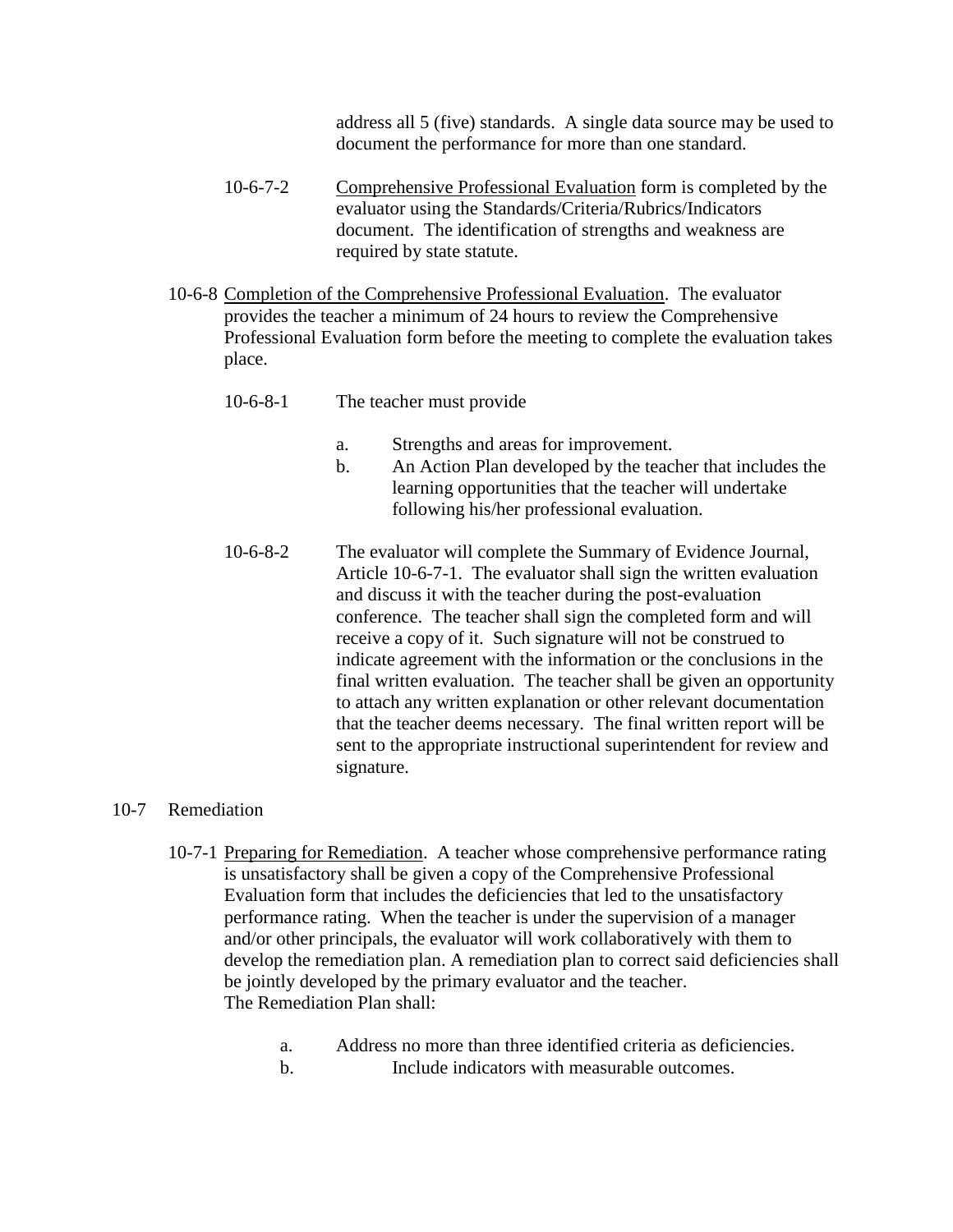- c. Include a reasonable period of time of not less than thirty (30) school days and no more than ninety (90) school days will be given to remedy the deficiencies. The Remediation Plan begins when the peer assistant(s) have the first meeting with the teacher or when the teacher signs the form to deny peer assistance.
- d. Identify the resources and assistance that are available to remedy the deficiency.
- e. Be sent to the appropriate Instructional Superintendent and Human Resource personnel who may recommend changes to the teacher and the evaluator.
- 10-7-2 Conducting a Remediation Plan
	- 10-7-2-1 Peer Assistance. Peer assistance will be part of the remediation plan unless the teacher declines in writing to the evaluator. The principal must file a peer assistance request/denial form with the Department of Human Resources. Not more than three teachers who are specifically trained to provide assistance shall provide peer assistance. Data gathered by the peer assistant(s) shall not be or become part of the evaluation. Peer assistant(s) will provide progress reports and recommendations to the teacher within ten (10) days of the initial meeting and will share recommended strategies with the evaluator(s). Stipend amounts for peer assistants are found in Article 32-2
	- 10-7-2-2 Data Collection. During the implementation of the plan, the evaluator shall continue to conduct observation(s) and conference(s). If the remediation plan was successfully completed, a revised comprehensive performance rating will be given to the teacher. The evaluator will revise the comprehensive performance rating by:
		- a. Completing a new Summary of Evidence Journal with at least two data sources for each criterion identified in the remediation plan.
		- b. Updating the final performance rating of the identified criterion(ia). New ratings for the performance standards and rubrics will need to be completed for the standards affected by the deficiencies.
- 10-7-3 Outcomes of a Remediation Plan. The evaluator will sign the comprehensive performance rating at the end of the remediation period.

Possible outcomes:

.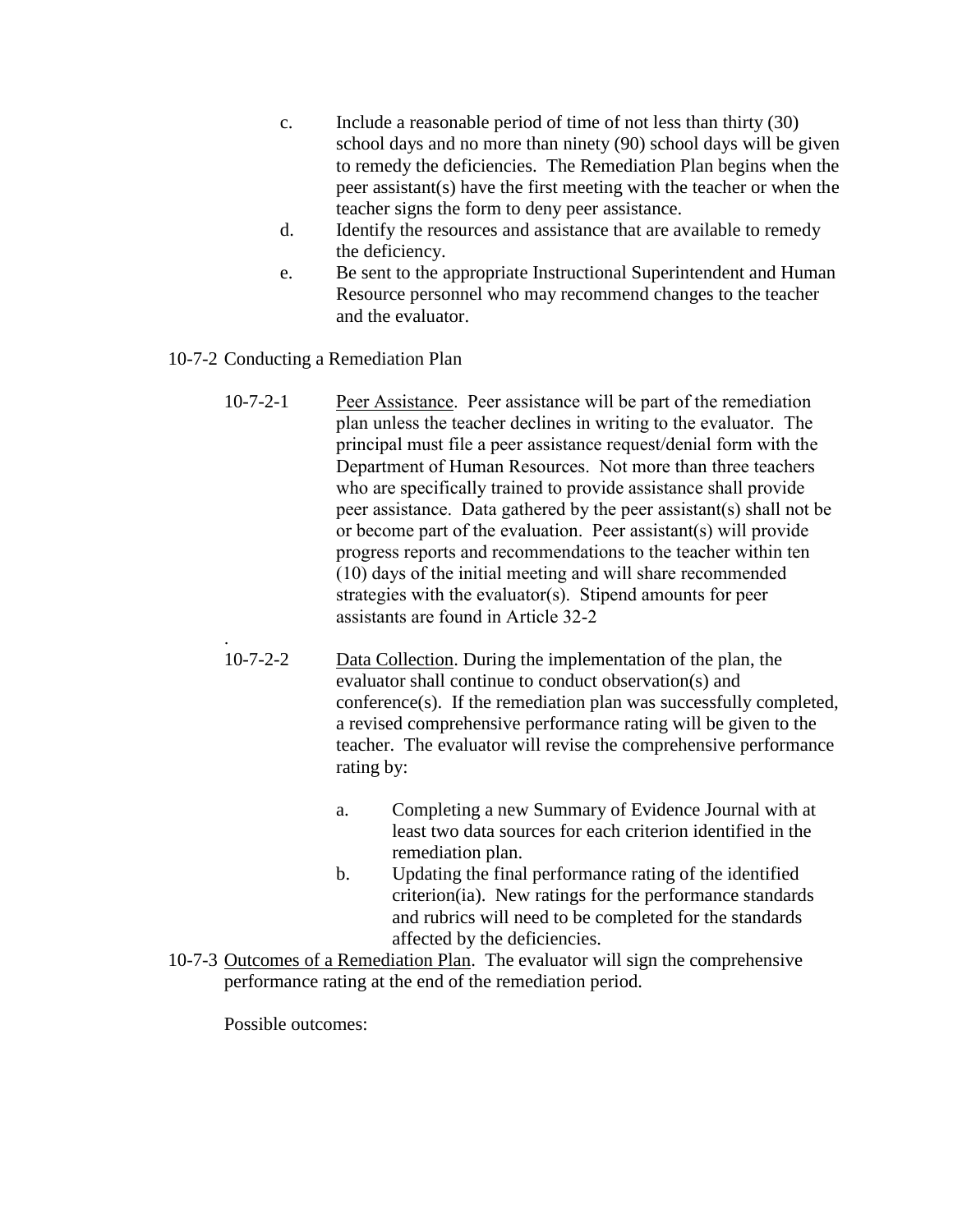- 10-7-3-1 The teacher is no longer rated unsatisfactory on the Comprehensive Performance Rating. The evaluator(s) will write a development plan for the teacher. Article 10-7-6.
- 10-7-3-2 Progress has been made but the evaluator still rates the teacher's performance as unsatisfactory but the evaluator may continue remediation plan for an additional specified period, not to exceed a total of 90 school days for the remediation plan. After the additional time, it will be determined whether the remediation was successfully completed, or not, and the teacher will be told of the outcome of the remediation as identified in 10-7-4 or 10-7-5. If successful, a new updated comprehensive performance will be completed.
- 10-7-3-3 The teacher has made insufficient progress and is rated unsatisfactory. In this case, the procedures referred to in Articles 10-7-4 or 10-7-5 will be followed.
- 10-7-3-4 Transfers. Once a remediation plan is implemented, the teacher may be transferred only with the written consent of the evaluator, the teacher, the principal of the school to which transfer is sought, and the appropriate instructional superintendent(s).
- 10-7-3-5 Extended Leave. If the teacher goes on an extended leave during the remediation period, the remediation days completed prior to leave will be counted, and the plan will continue upon the return of the teacher to active service.
- 10-7-4 Non-Probationary Teacher. If the final documented evaluation report indicates that the teacher is still performing unsatisfactorily, the principal shall make a recommendation of dismissal for unsatisfactory performance to the appropriate Instructional Superintendent.
- 10-7-5 Probationary Teachers. This performance evaluation process is not intended to limit the authority of the Board to non-renew the contract of any probationary teacher. A Remediation Plan shall not be a prerequisite for non-renewal. Following the completion of the final written evaluation report, a recommendation by the principal for the renewal or non-renewal of the contract of a probationary teacher shall be made to the appropriate Instructional Superintendent. The Instructional Superintendent will review the recommendation and notify the teacher in writing denying or confirming the recommendation and stating that it will be sent to the Board for action.
- 10-7-6 Professional Development Plan. The plan provides a design for continued and sustained growth of a teacher who has successfully completed a remediation plan. It is to occur over the course of one calendar year and will begin immediately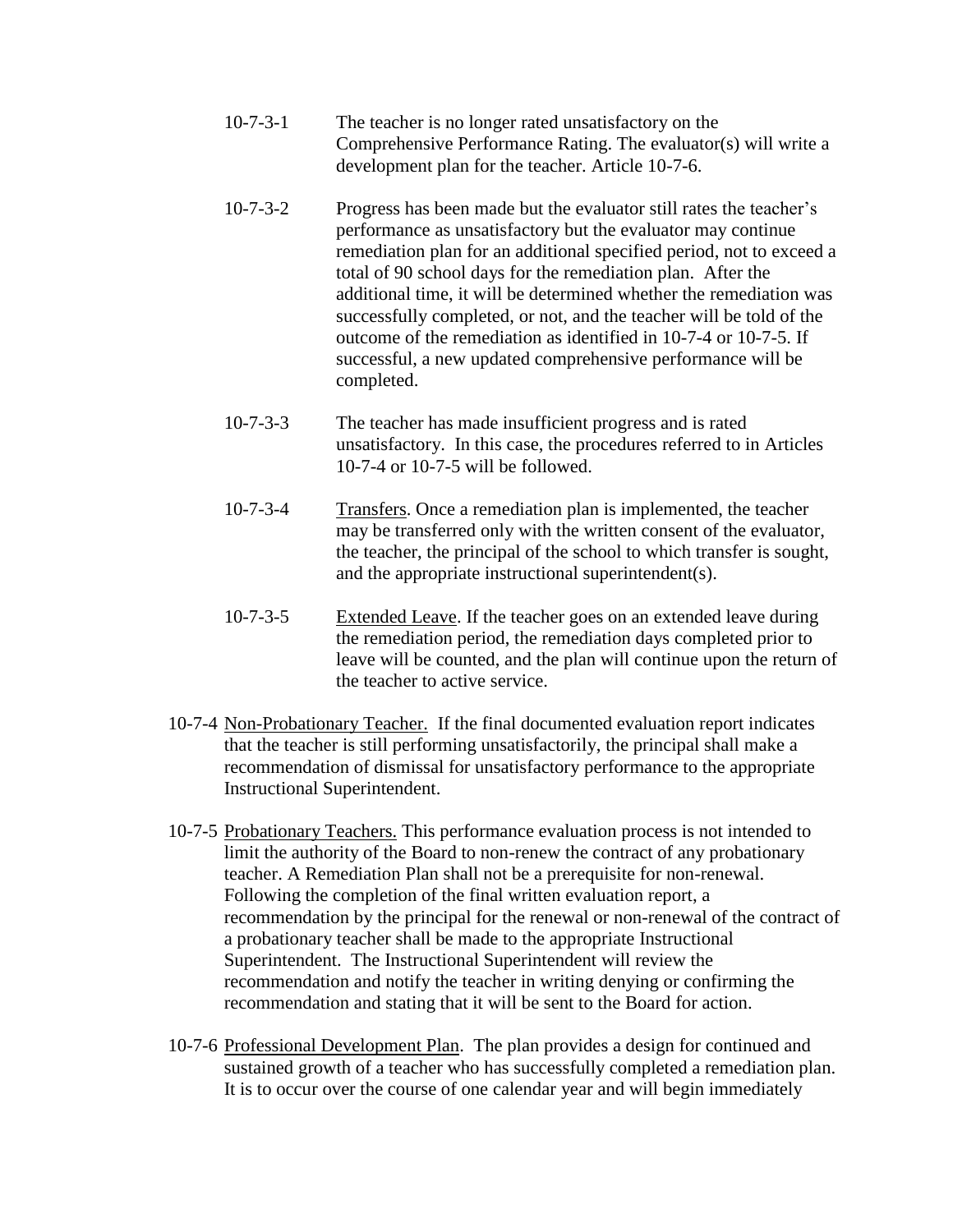upon completion of the remediation. The performance standard and criterion from the remediation plan to be addressed in the professional development plan is assigned by the evaluator/manager and the principal, if not one and the same. The plan is to be written collaboratively with the teacher and requires the teacher to complete the study, demonstration, and reflection portions of a professional development unit (PDU). The evaluator/manager and the principal will also gather and document artifacts and data sources, including observed demonstration and conferences.

During the year of the professional development plan the teacher who is enrolled in ProComp may submit a PDU for salary increment. Once the plan is completed, the teacher may submit completed PDUs and may use the professional development plan to fulfill some of the requirements of a PDU.

- 10-8 Special Evaluation. When an evaluator determines, based on evidence from multiple classroom observations that assistance is needed during a non-evaluation year, a special evaluation shall be initiated. At this time the Human Resources Department should be notified by the evaluator.
	- 10-8-1 Initiate Special Evaluation. To initiate a special evaluation, the evaluator shall conduct a formal observation with pre- and post-observation conference; the evaluator shall indicate the performance concerns. A second observation shall be conducted.
	- 10-8-2 Records of Teaching/Service. For the purpose of completing the special evaluation, teachers will need to submit records of teaching to the evaluator within ten (10) days of the evaluator requesting them.
	- 10-8-3 Completion of Professional Evaluation. Following the second observation and the gathering of records of teaching, the Comprehensive Professional Evaluation will be completed including a comprehensive performance rating, and shall be discussed with the teacher within ten (10) days.
	- 10-8-4 Unsatisfactory Comprehensive Performance Rating. If the comprehensive performance rating indicates unsatisfactory performance, the evaluator shall initiate a Remediation Plan, 10-7-2.
- 10-9 Advisory District Personnel Performance Evaluation Council. Evaluation procedures to be used in the District shall be developed by the Advisory District Personnel Performance Evaluation Council (1338 Committee) subject to approval by the Board.
	- 10-9-1 The procedures shall be published and available for review by all teachers and a copy given to each teacher prior to any scheduled evaluations.
	- 10-9-2 Teacher representatives on the 1338 Committee, which the Board is required to appoint under provision of C.R.S. 22-9-107, shall be nominated by the Association.